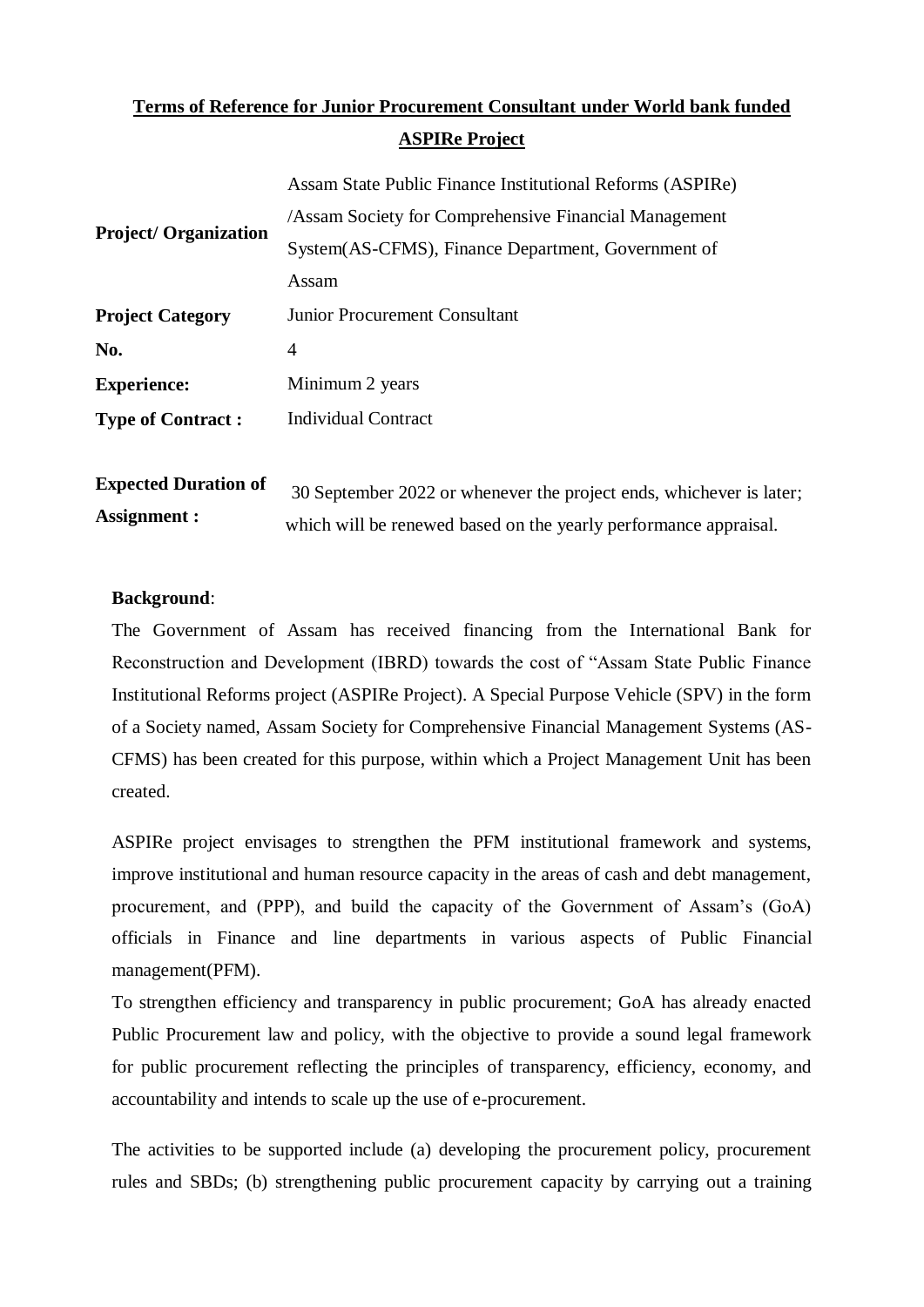needs analysis, developing a training strategy and training content, and delivery of training in public procurement; this will include certification and accreditation of a core group of officials in selected high-spending departments; (c) moving to a unified e-procurement system and its scale-up including features for data analytics; and (d) establishing and strengthening the Procurement Reform Unit in the Finance Department for implementing and sustaining the above reforms in procurement. To accomplish this AS-CFMS intends to create a Centre of Excellence for Public Procurement in Assam (CEPPA).

CEPPA will provide procurement guidance, technical assistance, training and hand holding to various ministries and departments of Government of Assam and facilitate effective implementation of newly formed Assam Public Procurement Act 2017 and Rules. CEPPA will have following major functions:

- Evaluating procurement requests from departments and recommending suitable procurement method (including pooling common requests).
- Techno-Legal feasibility assessment of TOR prepared by Departments.
- Assistance in preparation of bidding documents.
- Preparation of procurement timeline and issuing follow-up notices.
- Creation of Framework Agreements with vendors for common goods, works and services.
- Assistance in pre-bid meetings, bid evaluation and contract negotiation.
- Assistance in contract extension or enhancement of ToR post engagement.
- Vendor data management, including debarment database.
- Assistance in contract management and assessment against deliverables.
- Providing legal and MIS assistance in pre-mature contract termination, grievance redressal and dispute resolution.
- Assist departments in developing customized standard bid documents.
- Develop case studies and training materials related to procurement.

# **Essential Qualifications:**

Graduates in Engineering, Commerce, Business Administration or any other relevant domain.

**Experience:** At least 2 years of experience with the government (with state or central government/ autonomous government bodies etc.). Experience in procurement domain will be preferable.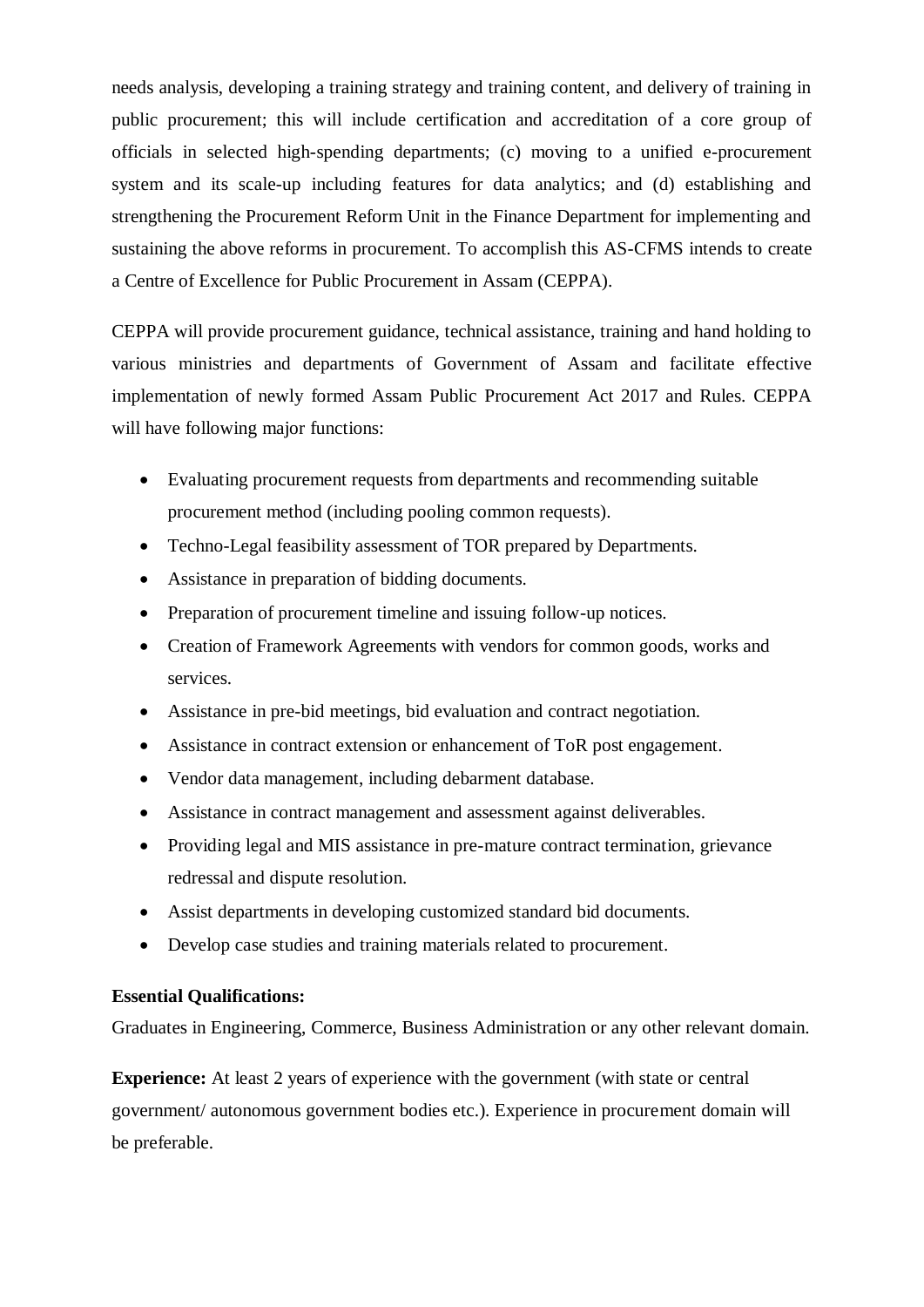# **Competencies Required:**

- Strong conceptual, analytical skills with clarity of thought process and problemsolving skills.
- Ability to work under tight deadlines.
- Excellent organizational skills.
- Ability to work independently as well as in a team.
- Effective communication skills with the ability to clearly and concisely convey necessary information, explain reasoning, and support conclusions using data and facts.
- Excellent computer and document processing skills.
- Knowledge of GFR 2017 and CVC guidelines will be preferable.

# **Scope of Work:**

- Provide technical assistance (pertaining to procurement) to the procuring entities throughout the procurement cycle, including drafting bid documents,
- Help departments in conducting and organizing pre-bid meeting, preparing minutes, hold de-briefing meetings, and other day to day transactional procurement operations.
- Assist in preparing and updating procurement plans and track their execution at regular intervals.
- Provide help in record keeping; like developing checklists for various procurement records, file preparation, note sheets.
- Assist procuring entities in developing vendor databases, tracking or procurement activities and various stages, follow up with various authorities etc.
- Maintain database of grievances and complaints.
- Assist in the matters pertaining to Public Private Partnerships in the state.
- Any other tasks assigned by the Project Director from time to time.

# **Remuneration:**

Indicative consolidated remuneration will be in the range of Rs. 35,000/- to Rs. 90,000/- per month. Depending on qualification, experience and competency of the candidate, the salary is negotiable.

# **Period of Service:**

The contract shall be initially for a period of 1 (one) year with a provision of further extension on an annual basis up to the end of the project, subject to satisfactory performance.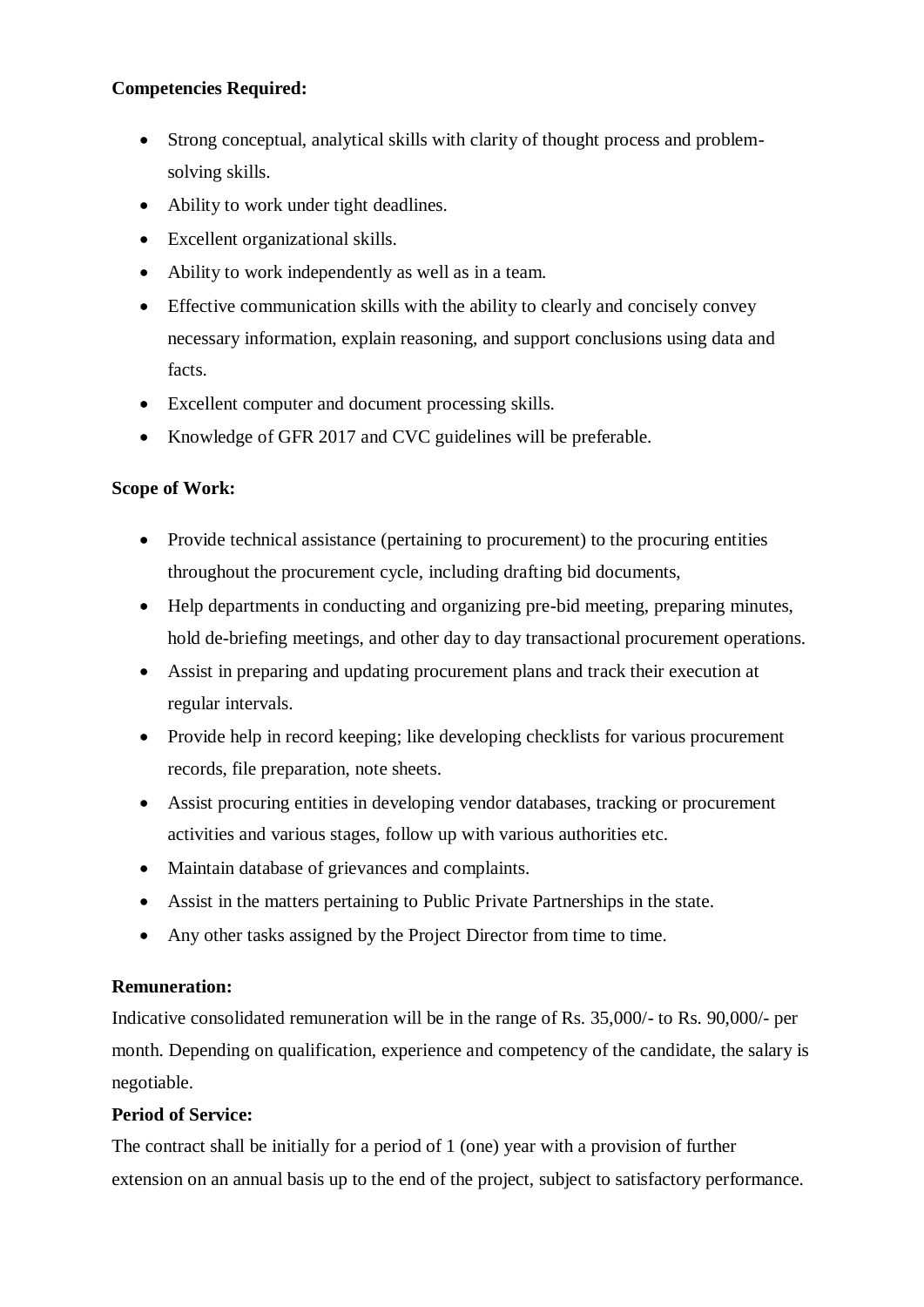## **Selection Criteria:**

The selection committee will select any candidates for the positions by following way:

## **Step I: Short Listing of the Applications**

- i. Application according to the given format
- ii. Basic Education Qualification
- iii. Year of Experience
- iv. Knowledge of Microsoft Tools (Self Declaration)

## **Step II: Written Test**

Fixed duration written test will be conducted for-

- i. Verification against Sl. No. (iv) Of Step I
- ii. Verification of written communication skill

## **Step III: Final Interview**

- i. Attitude (10 marks)
- ii.Communication Skill (10 marks)
- iii.Cross verification of Step II (10 marks)

## **How to apply:**

Candidates are requested to apply in application format provided along with this ToR, on or before  $25<sup>th</sup>$  May 2022. Scanned copy of application form along with other relevant documents should be mailed to careeraspire@outlook.com No hard copies will be accepted.

## **Related Information:**

- i. The candidates should maintain and operate an email during the duration of the recruitment. All correspondences will be through email only.
- ii. Due to the expected high number of applications, only shortlisted candidates will be called for a written test and personal round of interview.
- iii. This is a draft indicated ToR only. The Project Director, ASPIRe Project, AS-CFMS reserves the right to change, update or modify this ToR at any stage during the recruitment process or at the time of signing of the Contract Agreement.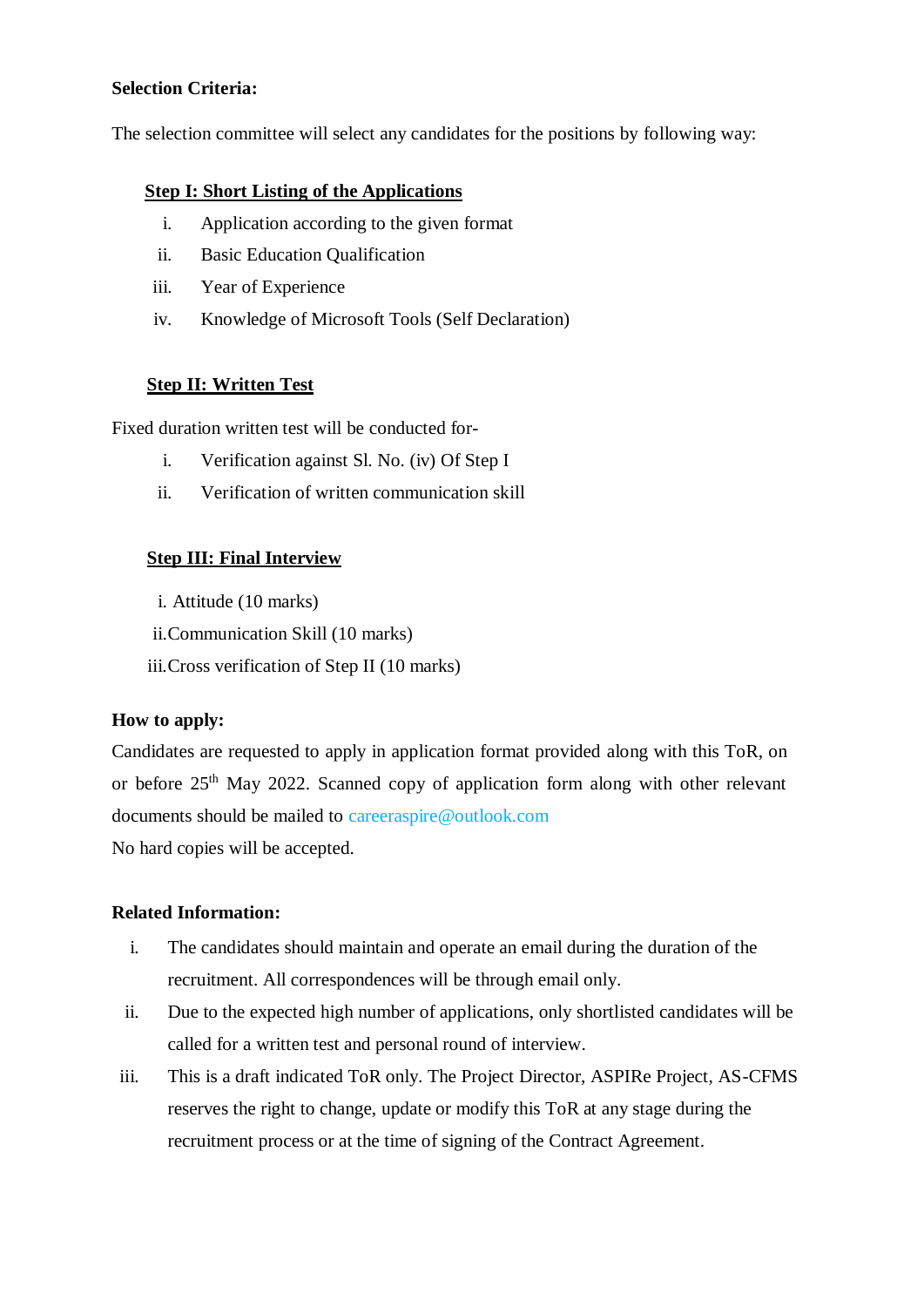#### **APPLICATION FORM FOR THE POSITION OF..........................**

- 1. Full Name of the candidate(In Block Letters):
- 2. Father's/Husband' s Name :
- 3. Mother's Name :
- 4. Gender:
- 5. Maritial Status :
- 6. Nationality :
- 7. Permanent Postal Address (attach a copy of evidence):
- 8. Police Station:
- 9. Current Address:
- 10. Mobile No.:
- 11. Mobile No. *(WhatsApp messenger)* :
- 12. Email ID :
- 13. Passport No. *(If available)*: …………………..
- 14. Date of Birth (attach a copy of evidence)(dd/mm/yyyy):
- 15. Age *(As on 1stJuly'2021)* :\_\_\_\_\_\_Years \_\_\_\_\_\_month(s)
- 16. Current Designation:
- 17. Current Employer's Full Address with contact email and phone number:
- 18. Educational Qualification (attach copies of certificates):

| SI. | <b>Examination</b> | <b>Subiect</b> | Year of<br>Passing | Name of College | Name Board/<br><b>University</b> | <b>Class/Percentage of</b><br>marks obtained |
|-----|--------------------|----------------|--------------------|-----------------|----------------------------------|----------------------------------------------|
|     | Graduation         |                |                    |                 |                                  |                                              |
|     | Post graduation    |                |                    |                 |                                  |                                              |
|     | Others (if any)    |                |                    |                 |                                  |                                              |

#### 19. Training details relevant to the position applied (attach copies of certificates):

| SI.      | Title of the Training program | <b>Duration of Training</b> | Training organized by |
|----------|-------------------------------|-----------------------------|-----------------------|
|          |                               |                             |                       |
| <u>.</u> |                               |                             |                       |
| <u>.</u> |                               |                             |                       |

- 20. Total Professional Experience : \_\_\_\_\_\_\_\_Years \_\_\_\_\_ month(s)
- 21. Details of Professional Experience *(Starting from latest \*\*)(attach copies of experience certificates):*

| SI. | Designation | Organization | From<br>(mm/yyyy) | To<br>(mm/yyyy) | Last net salary<br>drawn (per<br>annum) | Summary of Services<br>provided |
|-----|-------------|--------------|-------------------|-----------------|-----------------------------------------|---------------------------------|
|     |             |              |                   |                 |                                         |                                 |
|     |             |              |                   |                 |                                         |                                 |
|     |             |              |                   |                 |                                         |                                 |
|     |             |              |                   |                 |                                         |                                 |
|     |             |              |                   |                 |                                         |                                 |
|     |             |              |                   |                 |                                         |                                 |
|     |             |              |                   |                 |                                         |                                 |
|     |             |              |                   |                 |                                         |                                 |

*\*\* Attach latest salary certificate.*

Paste Recent Passport Photo